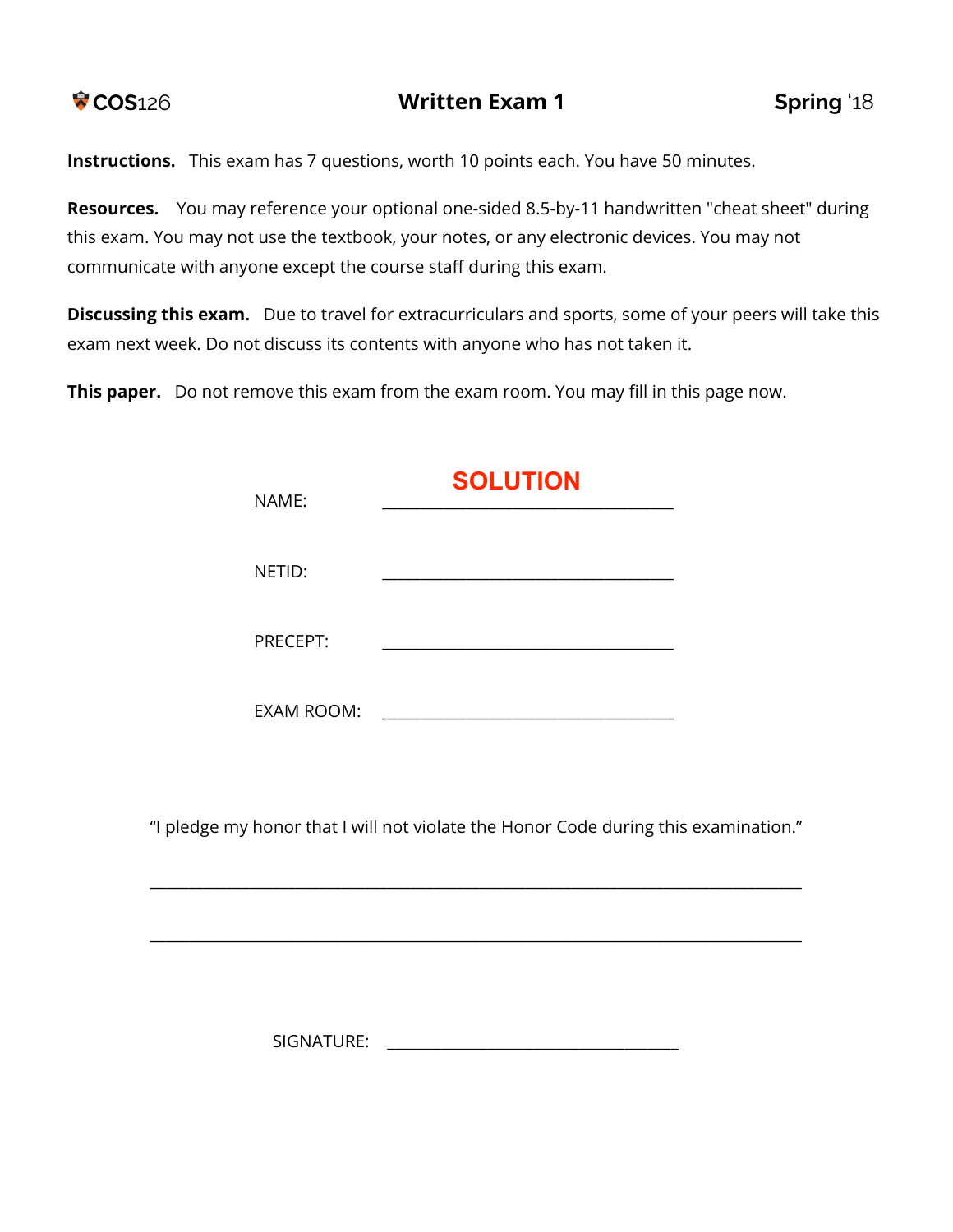| Question 1 | <b>Data Types</b> | 10 points |
|------------|-------------------|-----------|
|            |                   |           |

What do the following Java expressions evaluate to? If an expression does not compile or causes an exception at runtime, put an **X** in both columns.

| <b>Expression</b>             | <b>Value</b> | <b>Type</b>   |
|-------------------------------|--------------|---------------|
| " $1" + 2 * 6$                | "112"        | <b>String</b> |
| 1 / 2 / 6                     | $\bf{0}$     | int           |
| Integer.parseInt $(12) * 6$   | X            | X             |
| $(1 > = 26)$   $(12 > = 6)$   | true         | boolean       |
| (int) 1.26 / (double) 10      | 0.1          | double        |
| 1.2e6 % 1.2e5                 | 0.0          | double        |
| $1 \le 2 \le 6$               | X            | X             |
| Math.min(1.2e6, 1.2e7, 1.2e8) | X            | X             |
| true != false && true > false | X            | X             |
| !!!!!!false                   | false        | boolean       |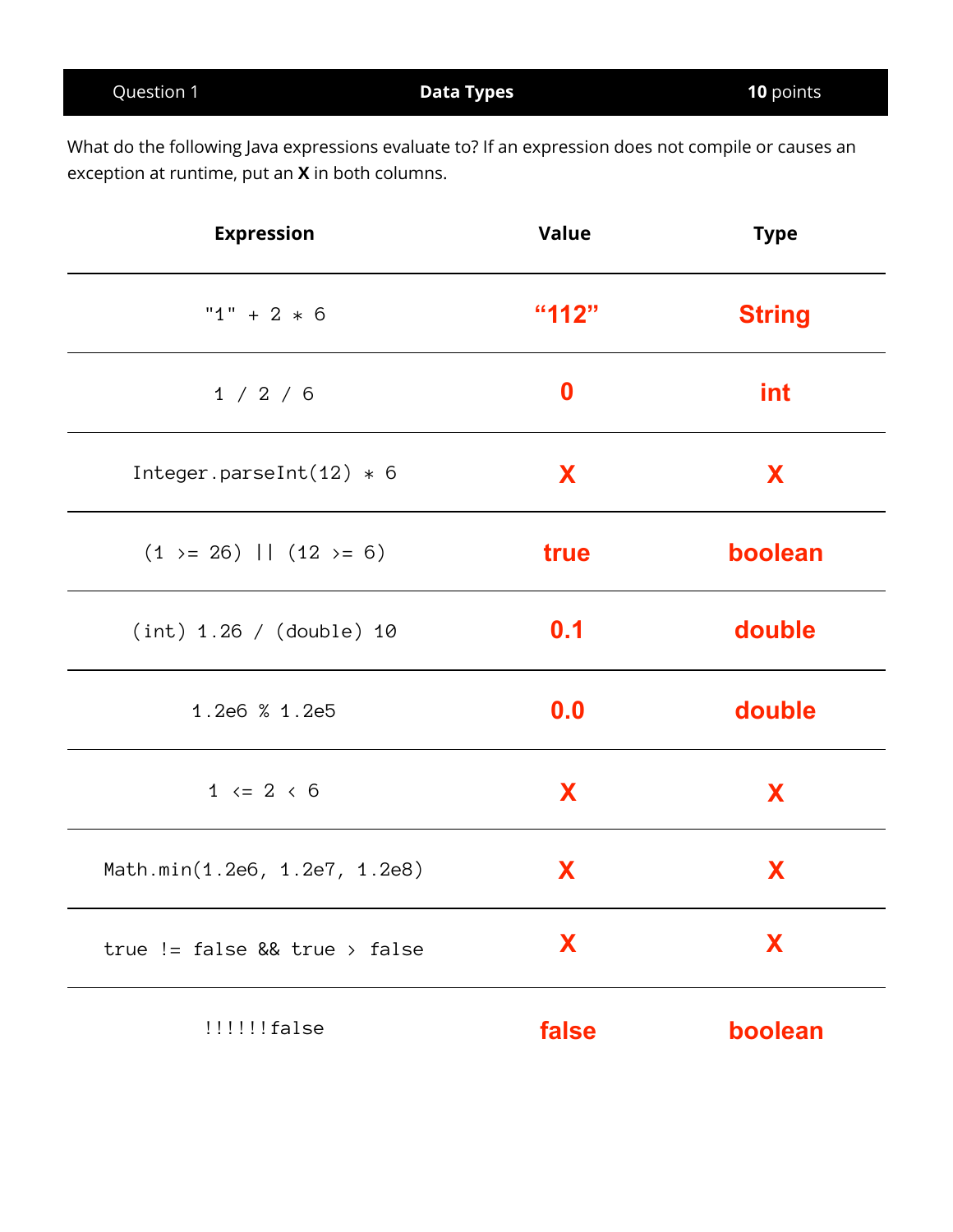# Question 2 **Terminology 10** points

Select the term that best matches each statement below. You may use each term once, more than once, or not at all.

|     |                                                            |   | A. int                |
|-----|------------------------------------------------------------|---|-----------------------|
| 1.  | Data type used to store large whole numbers precisely.     |   | <b>B.</b> double      |
|     |                                                            |   | C. short              |
| 2.  | Specifies a function's name, arguments, and return type.   |   | D. long               |
|     |                                                            |   | E. float              |
|     |                                                            |   | F. curly braces       |
| 3.  | Used to override precedence of arithmetic operators.       |   | G. square brackets    |
|     |                                                            |   | H. parentheses        |
|     |                                                            |   | for loop<br>I.        |
| 4.  | Specifies that a function does not return anything.        |   | while loop<br>J.      |
|     |                                                            |   | K. statement          |
| 5.  | Result of calling a recursive function with no base cases. |   | L. signature          |
|     |                                                            |   | M. semicolon          |
|     |                                                            |   | N. public             |
| 6.  | Not required for a loop with a single statement.           | F | O. private            |
|     |                                                            |   | P. void               |
| 7.  | Causes program to leave a loop immediately.                |   | Q. null               |
|     |                                                            |   | R. default            |
|     |                                                            |   | S. static             |
| 8.  | Causes program to leave a function immediately.            |   | T. break              |
|     |                                                            |   | <b>U.</b> return      |
| 9.  |                                                            |   | V. true               |
|     | A type of error that is not a run-time or logic error.     |   | W. false              |
|     |                                                            |   | X. StackOverflowError |
| 10. | Defines variable scope.                                    |   | Y. infinite loop      |
|     |                                                            |   | Z. compilation error  |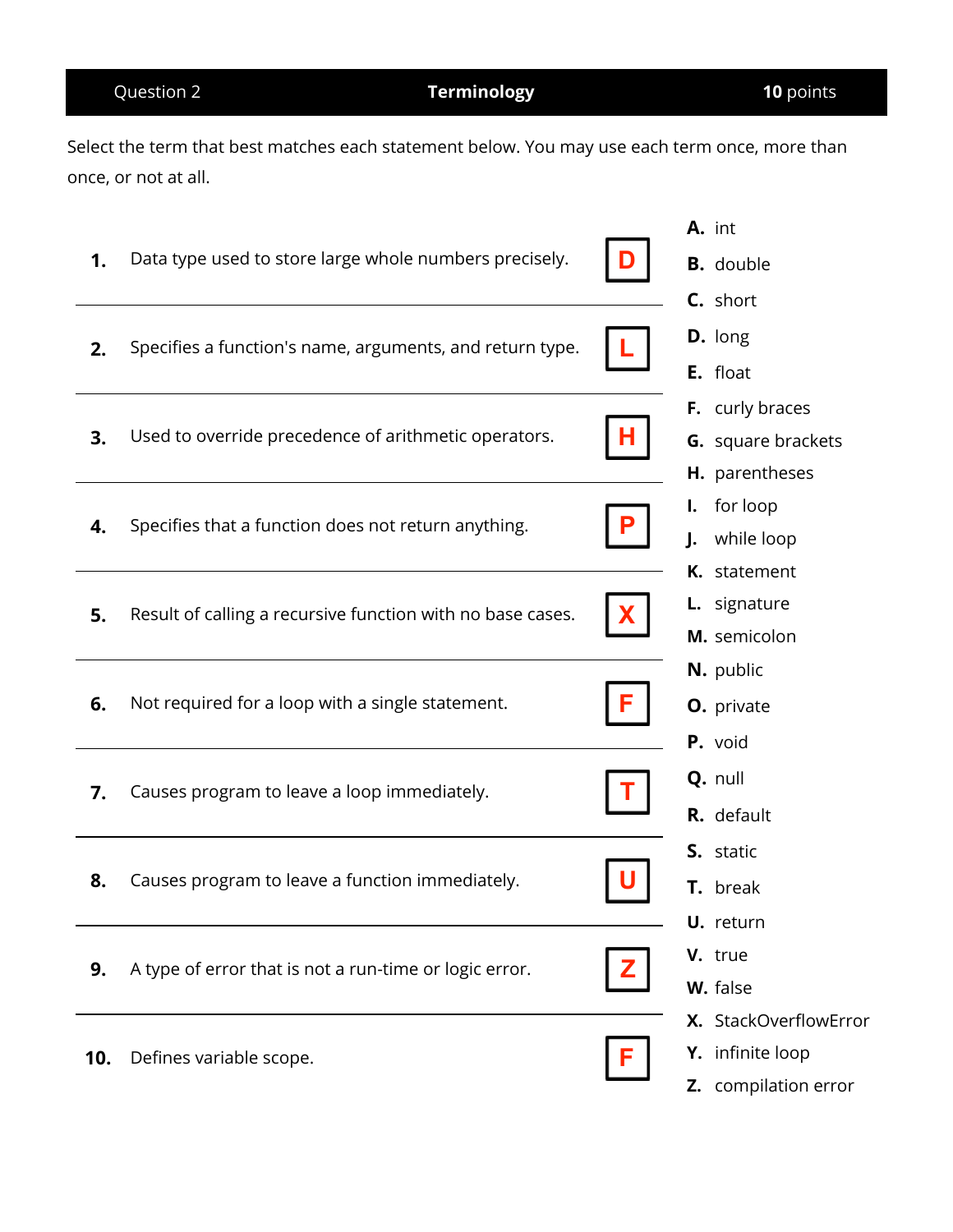

**4.**

**5.**

Question 3 **Conditionals & Loops 10** points

Next to each piece of code, either mark the kind of error, or mark "no error" and write what is printed. Assume that: boolean  $A = false$ ; boolean  $B = true$ ; boolean  $C = false$ ;



**NOTE:** The variables A, B, and C are reset to their original values before running the code below.

$$
\begin{array}{|l|}\nfor (int i = 0; i < 100; i++) {\n boolean temp = A;\n A = B;\n B = temp;\n}\n}\n\nStdOut.println(A);
$$

compilation error untime error or infinite loop no error; the output is: <mark>\_false</mark>\_

for (boolean  $D = true$ ;  $C == D$ ;)  $D = false;$ StdOut.println(D);

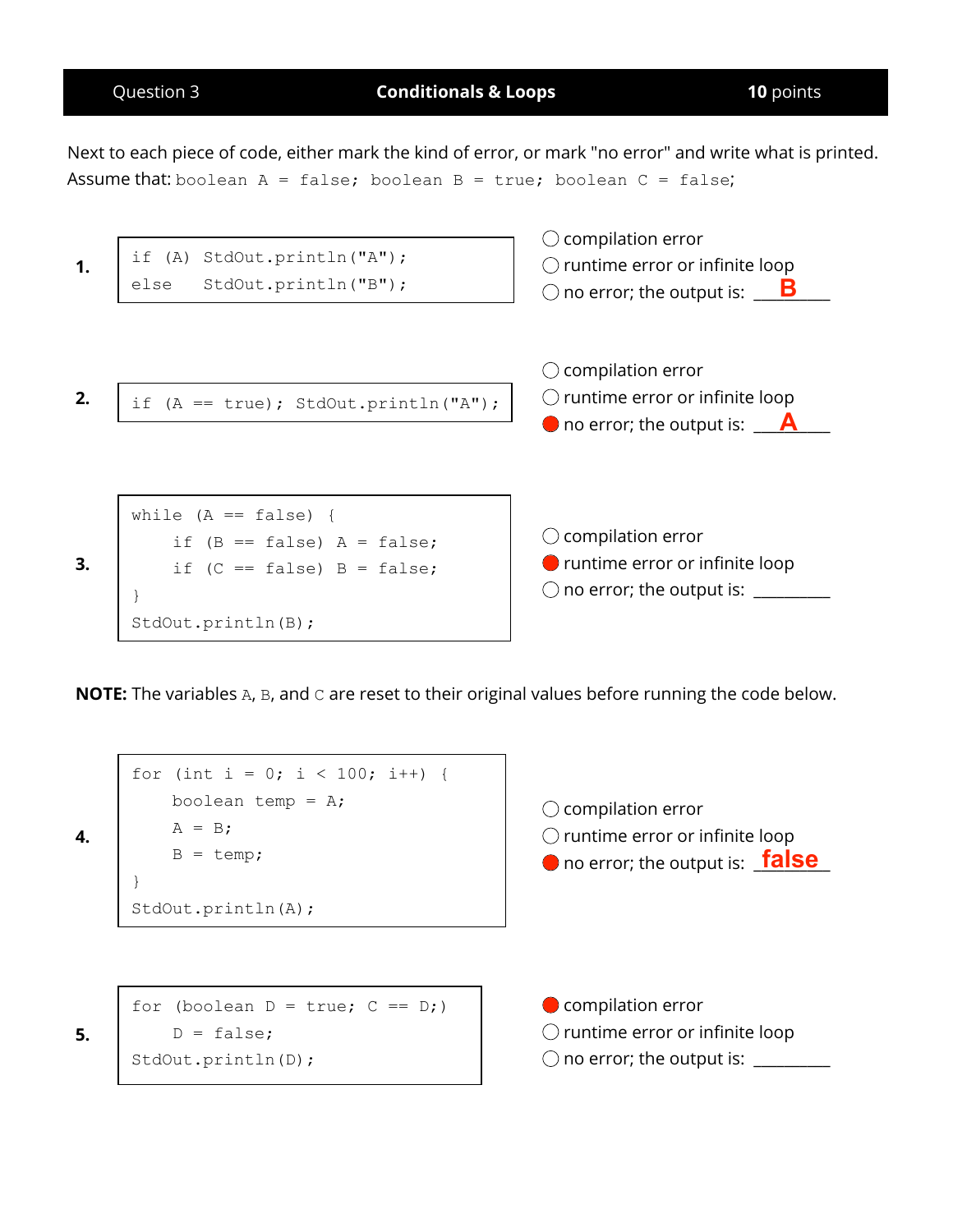|     | Question 4                                                                                                                                 | <b>Arrays</b> | 10 points |
|-----|--------------------------------------------------------------------------------------------------------------------------------------------|---------------|-----------|
|     | Determine whether each statement below is true or false. Assume no index is out of bounds. Write<br>either "true" or "false" on each line. |               |           |
|     | For parts 8-11: $int[] a = new int[6]$ ; $int[] b = new int[6]$ ; $int[] c = a$ ; $c[0] = 3$ ;                                             |               |           |
| 1.  | Every element in a new array of integers is initialized to 0.                                                                              |               | true      |
| 2.  | Every element in a new array of booleans is initialized to true.                                                                           |               | false     |
| 3.  | N-1 is the last valid index into an array of size N.                                                                                       |               | true      |
| 4.  | 0 is the index of the smallest element in an array of size N.                                                                              |               | false     |
| 5.  | N-3 is the index of the third-to-last element in an array of size N.                                                                       |               | true      |
| 6.  | (int) (Math.random()*N) is the index of a random element in an array of size N.                                                            |               | true      |
| 7.  | You can create a new array without using the new keyword.                                                                                  |               | true      |
| 8.  | Given the arrays a, b, and c as defined above, $a == b$ evaluates to true.                                                                 |               | false     |
| 9.  | Given the arrays a, b, and c as defined above, $a = c$ evaluates to true.                                                                  |               | true      |
| 10. | Given the arrays a, b, and c as defined above, $a [b [0]]$ evaluates to 0.                                                                 |               | false     |
| 11. | Given the arrays a, b, and c as defined above, $a [b[c[0]]]$ evaluates to 0.                                                               |               | false     |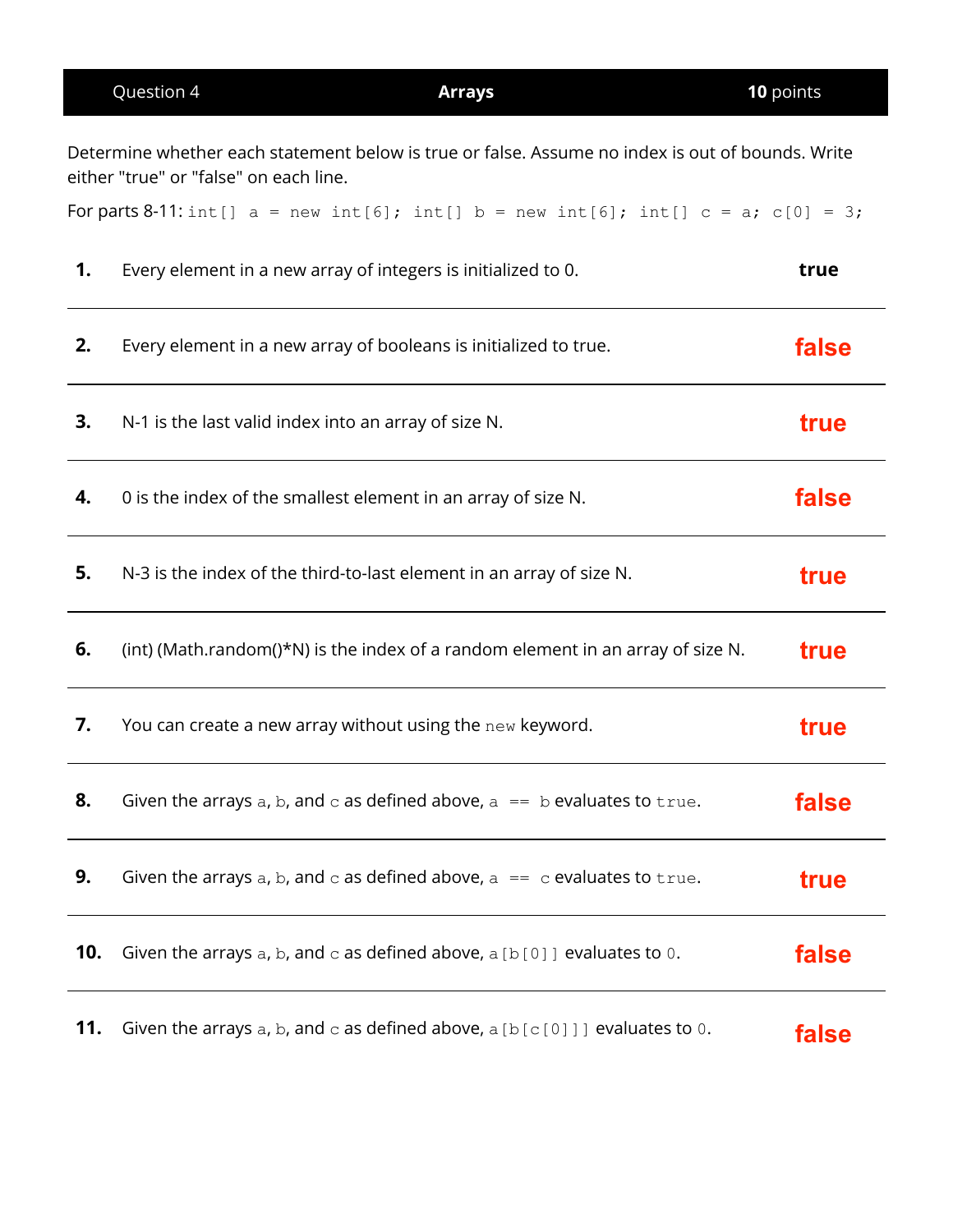Question 5 **Functions 10** points

What do each of the following functions return? Fill in the tables below.

Assume that the arrays  $x$ ,  $y$ , and  $z$  are defined as follows:

```
int[] x = new int[5]; int[] y = \{1, 2, 6\}; int[] z = \{-10, 0, 10\};
```

```
public static int f(int[] a) {
   int t = 0;
    int n = a.length;for (int i = 0; i < n; i++)
       t += a[i];
    return t;
}
```

| f(x) | f(y) | f(z) |
|------|------|------|
|      | 9    | Π    |

| public static int q(int[] a) { |
|--------------------------------|
| int $n = a.length;$            |
| for (int i = 0; i < n; i++)    |
| $a[i] = a[n-i-1]$ ;            |
| return $f(a)$ ;                |
|                                |

| g(x) | g(y) | g(z) |
|------|------|------|
|      | 14   | 20   |

**NOTE:** The arrays  $x$ ,  $y$ , and  $z$  are reset to their original values before calling  $h$  ().

```
public static int h(int[] a) {
    int n = a.length;
    for (int i = 0; i < n; i++)
       a[i] = f(a);
    return f(a);
}
```

| h(x) | h(y) | h(z) |
|------|------|------|
|      | 58   |      |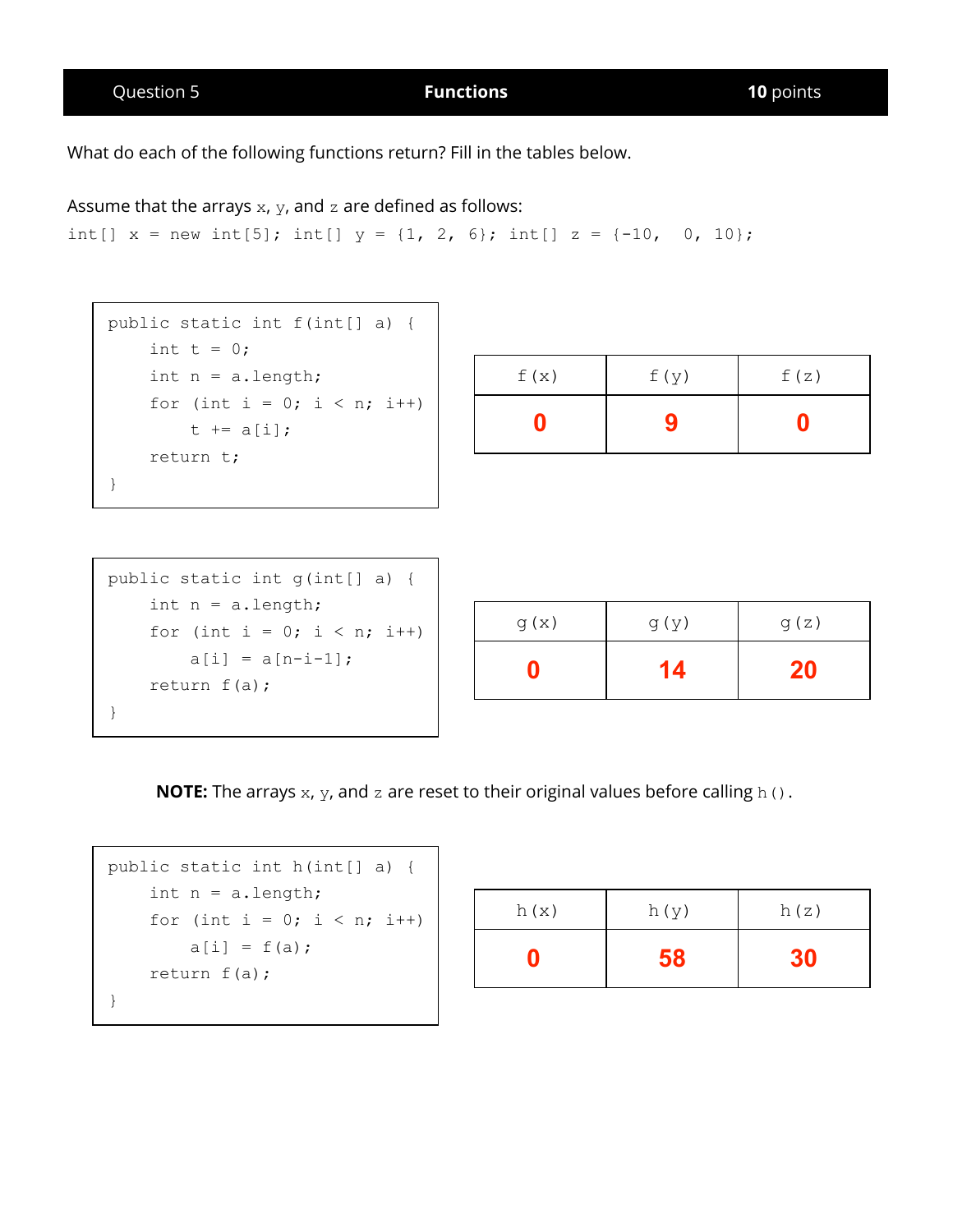Consider the following program.

```
public class WordSmith {
    public static String choose(String str1, String str2) {
        // the .length() method returns the number of characters in a String
        if (str1.length() > str2.length())
            return str1;
        return str2;
    }
    public static void main(String[] args) {
        while (!StdIn.isEmpty()) {
            String word1 = StdIn.readString();
            String word2 = StdIn.readString();
            StdOut.print(choose(word1, word2) + " ");
        }
    }
}
```
The file michelle.txt contains the following quote:

It was clear to me that if I could get through Princeton at the top of my class, I could do anything in the world.  $-$ - Michelle Obama

What is printed when the user runs the following commands?

% java-introcs WordSmith < michelle.txt

## **was clear that if could Princeton the top class, could anything the world. Michelle (printed all on one line)**

% java-introcs WordSmith < michelle.txt | java-introcs WordSmith

**clear that Princeton top class, anything Michelle**